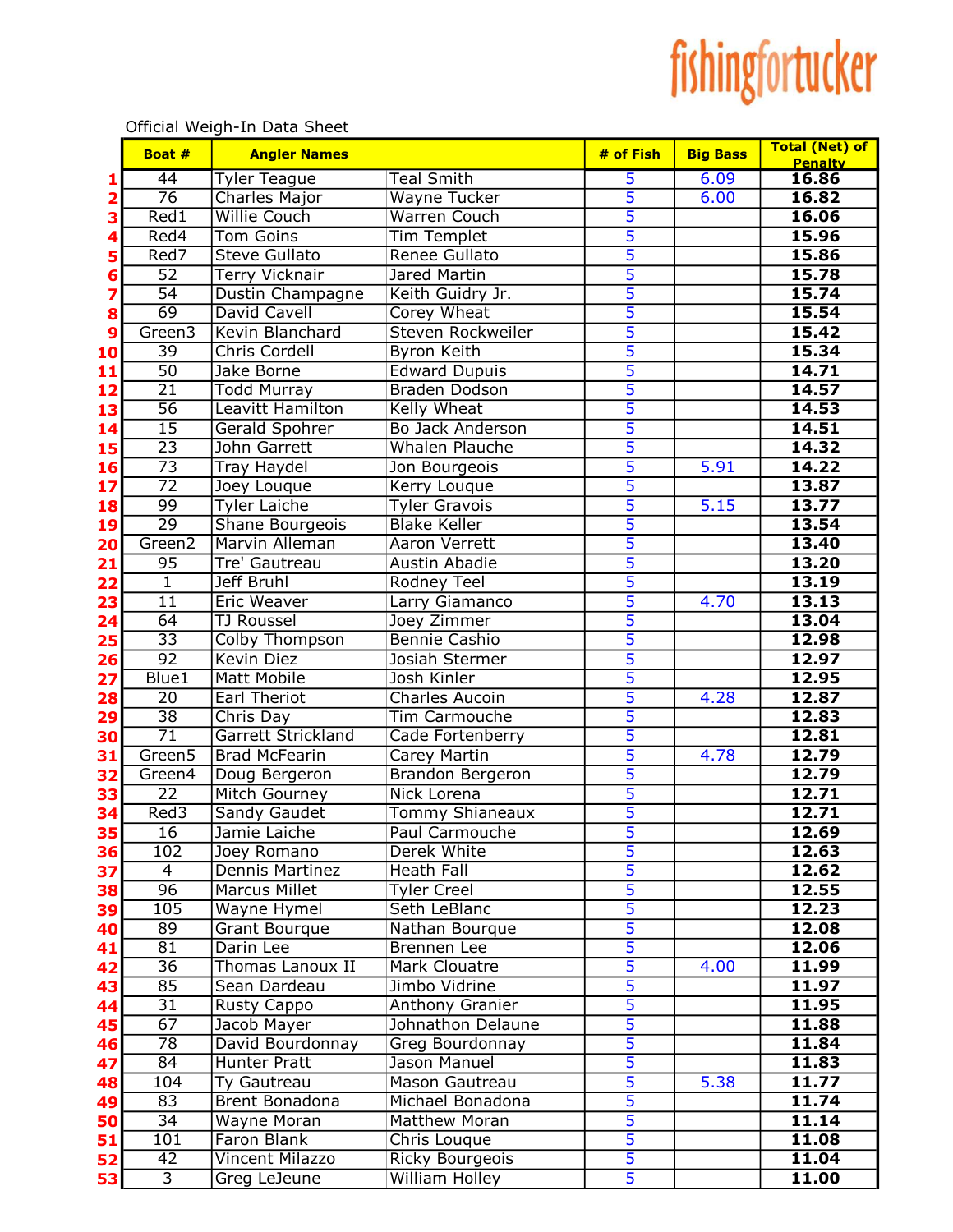## fishingfortucker

|          | Boat #                           | <b>Angler Names</b>                 |                                    | # of Fish               | <b>Big Bass</b> | <b>Total (Net) of</b><br><b>Penalty</b> |
|----------|----------------------------------|-------------------------------------|------------------------------------|-------------------------|-----------------|-----------------------------------------|
| 54       | $\overline{12}$                  | Joshua Foster                       | Nathan Foster                      | $\overline{\mathbf{5}}$ |                 | 10.98                                   |
| 55       | $\overline{2}$                   | Joshua Sheets                       | Kyle Ray                           | 5                       |                 | 10.97                                   |
| 56       | $\overline{6}$                   | <b>GG King</b>                      | <b>Kevin King</b>                  | 5                       |                 | 10.95                                   |
| 57       | $\overline{51}$                  | James Madere Jr.                    | John LaCaze Jr.                    | $\overline{5}$          |                 | 10.89                                   |
| 58       | 65                               | Lance Amedee                        | Jamal Yarbrough                    | 5                       |                 | 10.83                                   |
| 59       | $\overline{60}$                  | Davis Nickens                       | David Himel                        | $\overline{5}$          |                 | 10.80                                   |
| 60       | $\overline{32}$                  | <b>Travis Warthen</b>               | <b>Robert Tircuit</b>              | $\overline{5}$          |                 | 10.73                                   |
| 61       | 24                               | Darryl Savario                      | Michael Savario                    | $\overline{5}$          |                 | 10.70                                   |
| 62       | 14                               | Tommy Bourgeois                     | Lionel Deslattes                   | $\overline{5}$          |                 | 10.49                                   |
| 63       | Red <sub>8</sub>                 | Gary Krouse                         | Jordan Krouse                      | $\overline{5}$          |                 | 10.20                                   |
| 64       | $\overline{28}$                  | <b>Bernard Sheets</b>               | <b>Bubba LeBourgeios</b>           | 5                       |                 | 10.12                                   |
| 65       | Blue4                            | <b>Ricky Mabile</b>                 | Chase Landry                       | 5                       |                 | 10.04                                   |
| 66       | 49                               | Curry Schaubhut, Jr. Joshua Alleman |                                    | 5                       |                 | 9.94                                    |
| 67       | $\overline{30}$                  | Richard Bercegeay                   | Joel Mayer                         | 5                       |                 | 9.65                                    |
| 68       | $\overline{88}$                  | Bryce Hill                          | Rob Werner                         | 5                       |                 | 9.19                                    |
| 69       | $\overline{45}$                  | <b>Terry Bergeron</b>               | Sam Bergeron                       | 5                       |                 | 9.10                                    |
| 70       | $\overline{25}$                  | <b>Chris Lanoux</b>                 | Christopher Lanoux, Jr.            | $\overline{4}$          |                 | 8.81                                    |
| 71       | 66                               | Martin Jackson                      | James Steib, Jr.                   | $\overline{3}$          |                 | 8.58                                    |
| 72       | $\overline{19}$                  | <b>Toby Bouchereau</b>              | <b>Terry Bouchereau</b>            | $\overline{4}$          |                 | 8.44                                    |
| 73       | $\overline{8}$                   | 0                                   | Cody LeBlanc                       | $\overline{2}$          |                 | 7.62                                    |
| 74       | $\overline{62}$                  | Darren Hernandez                    | Leroy Keating                      | $\overline{4}$          |                 | 7.51                                    |
| 75       | Blue <sub>3</sub>                | Joey Deveer                         | <b>Roy Deveer</b>                  | $\overline{4}$          |                 | 6.51                                    |
| 76       | 100                              | Devin Roussel                       | <b>Babe Lear</b>                   | $\overline{3}$          |                 | 6.44                                    |
| 77       | $\overline{55}$                  | <b>Alex Perret</b>                  | <b>Thomas Hutchinson</b>           | $\overline{\mathbf{3}}$ |                 | 6.37                                    |
| 78       | $\overline{35}$                  | Jared Laiche                        | Daniel Boudreaux                   | $\overline{2}$          |                 | 5.02                                    |
| 79       | 108                              | Caleb Lavigne                       | Cody Cohoon                        | $\overline{\mathbf{4}}$ |                 | 4.74                                    |
| 80       | $\overline{57}$                  | <b>Grant Theriot</b>                | Ryan Waller                        | 1                       | 4.72            | 4.72                                    |
| 81       | $\overline{74}$                  | Kent Munson, Jr.                    | Dale Guidry                        | $\overline{2}$          |                 | 4.65                                    |
| 82       | $\overline{9}$                   | Zachary Venable                     | Patrick Whisnant                   | $\overline{\mathbf{3}}$ |                 | 4.56                                    |
| 83       | $\overline{26}$                  | <b>Taylor Clark</b>                 | Dyllin Nickens                     | $\mathbf{1}$            |                 | 3.98                                    |
| 84       | $\overline{5}$<br>$\overline{7}$ | <b>Chance Morse</b>                 | Beak Jacob                         |                         |                 | 0.00                                    |
| 85       |                                  | Richard LeBlanc                     | Larry Hollis                       |                         |                 | 0.00                                    |
| 86       | 10<br>13                         | Fred King<br>Paul Amedee            | Roy Laborde                        |                         |                 | 0.00                                    |
| 87<br>88 | $\overline{17}$                  | Curtis Lonidier                     | Jimmy Ramagost<br>Brennan Lonidier |                         |                 | 0.00<br>0.00                            |
| 89       | 18                               | Derek Hudnall                       | Josh Son                           |                         |                 | 0.00                                    |
| 90       | $\overline{27}$                  | Cody Law                            | Johnny Law                         |                         |                 | 0.00                                    |
| 91       | $\overline{37}$                  | Thomas McCystol                     | William Shoemon                    |                         |                 | 0.00                                    |
| 92       | 40                               | <b>Spenser Gremillion</b>           | Patrick Rachel                     |                         |                 | 0.00                                    |
| 93       | $\overline{41}$                  | Chris Achord                        | Evan Achord                        |                         |                 | 0.00                                    |
| 94       | $\overline{43}$                  | Darren Anders                       | Jason Kinchen                      |                         |                 | 0.00                                    |
| 95       | $\overline{46}$                  | Robert Forester                     | Gary Haney                         |                         |                 | 0.00                                    |
| 96       | $\overline{47}$                  | <b>Blane Foster</b>                 | Courtney Foster                    |                         |                 | 0.00                                    |
| 97       | 48                               | Jeff Mayer                          | Bubba Rossi                        |                         |                 | 0.00                                    |
| 98       | $\overline{53}$                  | Ron Timmons                         | Jake Ragusa                        |                         |                 | 0.00                                    |
| 99       | $\overline{58}$                  | Jamie Thibodaux                     | Shawn Madere                       |                         |                 | 0.00                                    |
| 100      | $\overline{59}$                  | <b>Travis Laurent</b>               | Shane Laurent                      |                         |                 | 0.00                                    |
| 101      | $\overline{61}$                  | Carl Amedee                         | Dempsey Edmonston                  |                         |                 | 0.00                                    |
| 102      | $\overline{63}$                  | Jeff Bourgeois                      | Christopher Dufour                 |                         |                 | 0.00                                    |
| 103      | 68                               | Murray Alexander                    | <b>Kyle Melancon</b>               |                         |                 | 0.00                                    |
| 104      | $\overline{70}$                  | Jesse Haworth                       | Jacob Breaux                       |                         |                 | 0.00                                    |
| 105      | $\overline{75}$                  | <b>Patrick Allen</b>                | Sean Robbins                       |                         |                 | 0.00                                    |
| 106      | $\overline{77}$                  | Kevin Shockley                      | <b>Bruce Shockley</b>              |                         |                 | 0.00                                    |

Official Weigh-In Data Sheet